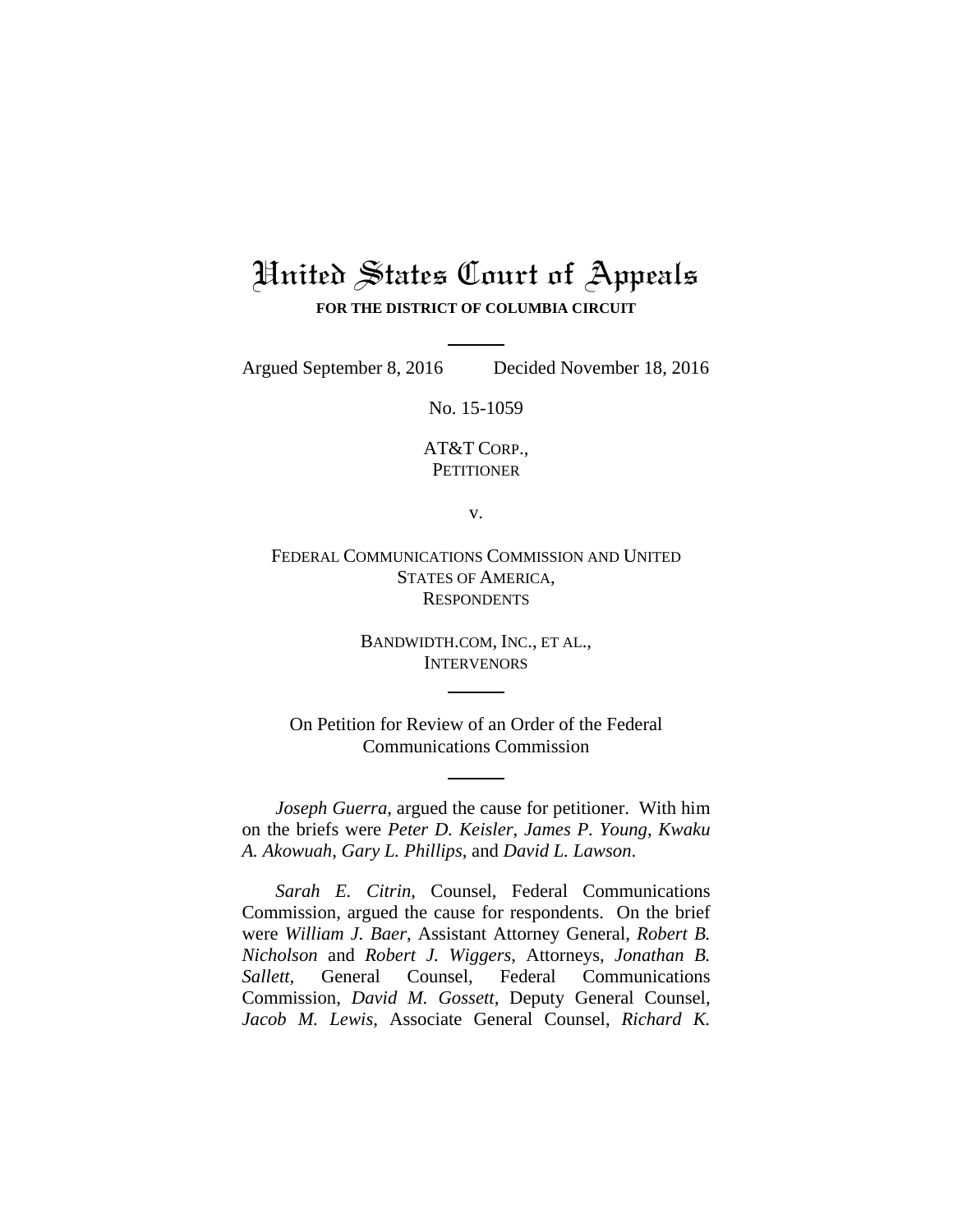*Welch*, Deputy Associate General Counsel, and *Lisa S. Gelb*, Counsel. *James M. Carr*, Counsel, entered an appearance.

*Christopher J. Wright*, argued the cause for intervenors. With him on the brief were *John T. Nakahata*, *Timothy J. Simeone*, *Stephen W. Miller*, *Joshua M. Bobeck*, *Charles A. Zdebski*, and *Jeffrey P. Brundage*. *John R. Grimm* entered an appearance.

Before: ROGERS, *Circuit Judge*, and WILLIAMS and RANDOLPH, *Senior Circuit Judges*.

Opinion for the Court filed by *Senior Circuit Judge* WILLIAMS.

WILLIAMS, *Senior Circuit Judge*: This case arises from the ongoing transition of American telephony to the Internet. The process creates challenges to a regulatory system designed for the pre-Internet world, the familiar "public switched telephone network" or "PSTN." We deal here with the fees that local exchange carriers ("LECs") can charge inter-exchange carriers ("IXCs") for certain services they provide, in coordination with providers of Voice over Internet Protocol ("VoIP"), for the completion of "inter-exchange" calls. Resolution of the dispute turns on how the disputed services are to be classified. The Federal Communications Commission says that they are end-office switching services. Petitioner AT&T says that they are tandem switching services. The prescribed rates for the latter have generally been lower; AT&T has no objection to paying them.

Two decisions of the Commission are critical. First, in 2011 the Commission made a broad effort to update its system for regulating intercarrier compensation. *In re Connect America Fund*, 26 FCC Rcd. 17663 (2011) (the "*Transformation Order*"). That order produced definitions of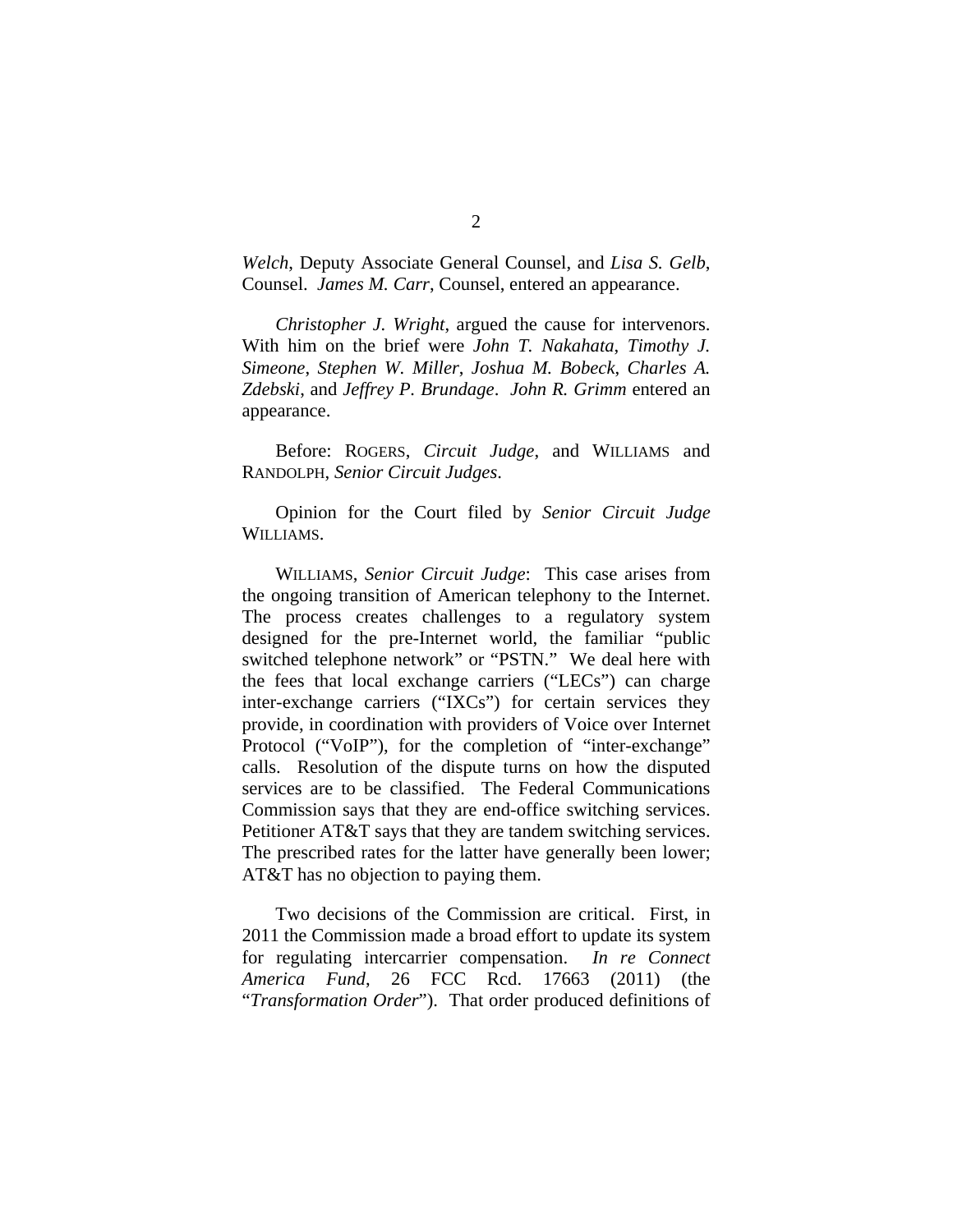"End Office Access Service" and "Tandem-Switched Transport Access Service," stated in subsections (d) and (i), respectively, of 47 C.F.R. § 51.903. The parties focus on subsection (d), providing:

## *End Office Access Service* means:

(1) The switching of access traffic at the carrier's end office switch and the delivery to or from of such traffic to the called party's premises;

(2) The routing of interexchange telecommunications traffic to or from the called party's premises, either directly or via contractual or other arrangements with an affiliated or unaffiliated entity, regardless of the specific functions provided or facilities used; or

(3) Any functional equivalent of the incumbent local exchange carrier access service provided by a nonincumbent local exchange carrier.

§ 51.903(d). Subsection (i), governing tandem switching access service, employs similar "functional equivalent" language.

 The *Transformation Order* recognized that LECs partnered with VoIP providers to supply these services. It therefore specified that a LEC could collect for provision of access services "regardless of whether the [LEC] itself delivers such traffic to the called party's premises or delivers the call . . . via contractual or other arrangements with an affiliated or unaffiliated provider of interconnected VoIP service." § 51.913(b). In short, the *Transformation Order* allowed a VoIP provider and its LEC partner (collectively, "VoIP-LEC") to charge for providing the "functional equivalent" of end-office switching services, or tandem switching services, as the case might be.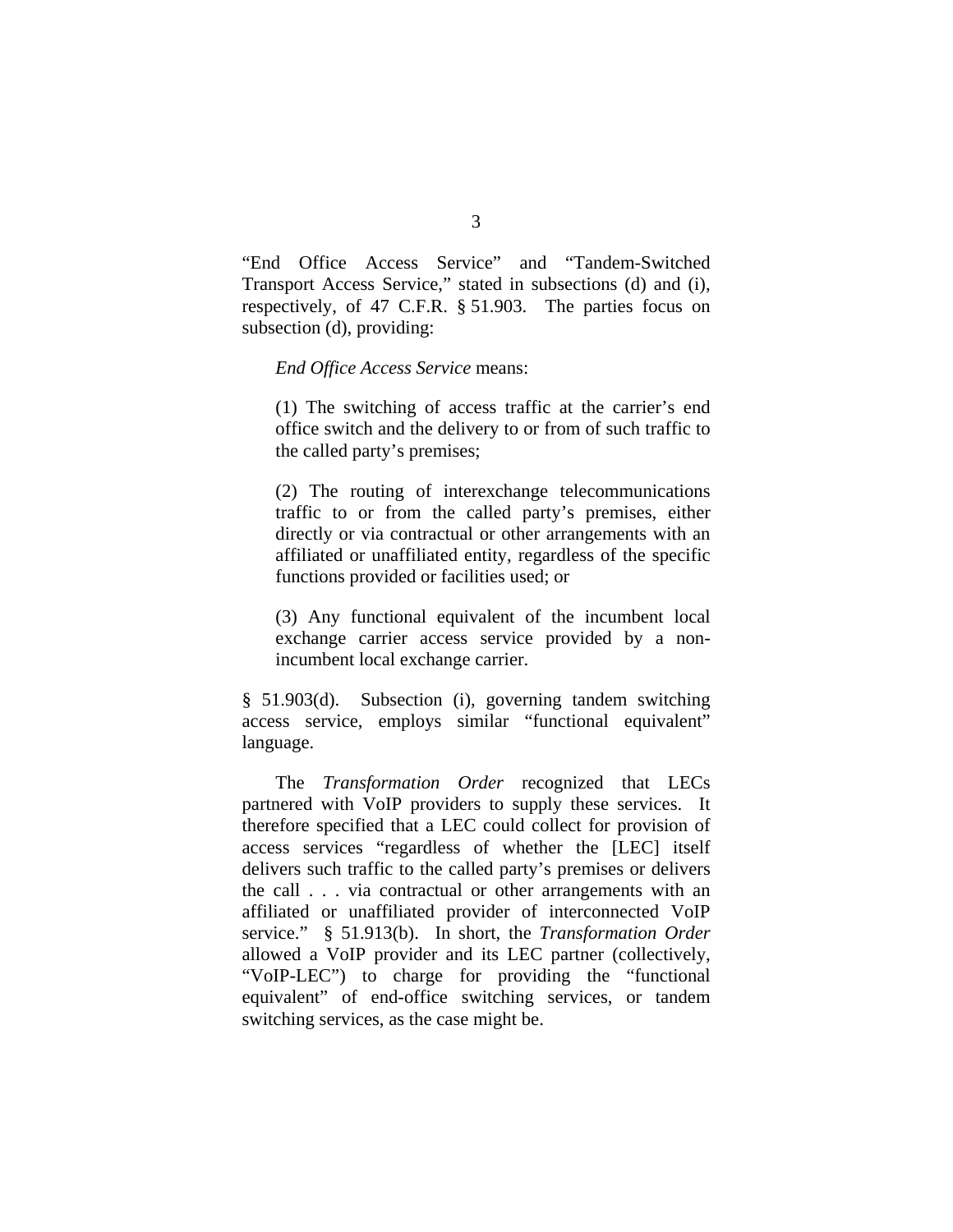In the second decision, *In re Connect America Fund*, 30 FCC Rcd. 1587, 1588, ¶ 2 (2015) (the "*Declaratory Ruling*"), the Commission wrestled with the contention of AT&T, an IXC, that the disputed services do *not* qualify as end-office access. The Commission ruled that the disputed services are indeed end-office access under subsection (3) of § 51.903(d). *Id.* at 1588-89, 1 3. It presented its ruling as an interpretation of the *Transformation Order*.

AT&T challenges the *Declaratory Ruling* on two grounds. First, it argues that the ruling cannot be upheld as an interpretation of the *Transformation Order*. On this issue we must uphold the Commission unless its proffered interpretation is "plainly erroneous or inconsistent with the regulation." *Auer v. Robbins*, 519 U.S. 452, 461 (1997) (quotation omitted). If the *Declaratory Ruling* fails that test, then imposition of the fees would require a change in the Commission's rules, which could occur only through the usual notice-and-comment rulemaking under the Administrative Procedure Act, 5 U.S.C. § 553. In the end, we find that the *Declaratory Ruling* does not disclose the Commission's reasoning with the requisite clarity to enable us to sustain its conclusion. *S.E.C. v. Chenery Corp.*, 318 U.S. 80, 94 (1943); see *Motor Vehicle Mfrs. Ass'n of U.S., Inc. v. State Farm Mut. Auto. Ins. Co.*, 463 U.S. 29, 50 (1983). We therefore vacate and remand the order to the Commission for further explanation.

AT&T also contends that it was arbitrary and capricious of the Commission to apply its "interpretation" retroactively, thus requiring AT&T to pay end-office switching charges for access services it received before the *Declaratory Ruling*. On the view we take of the first claim, we need not reach this issue here.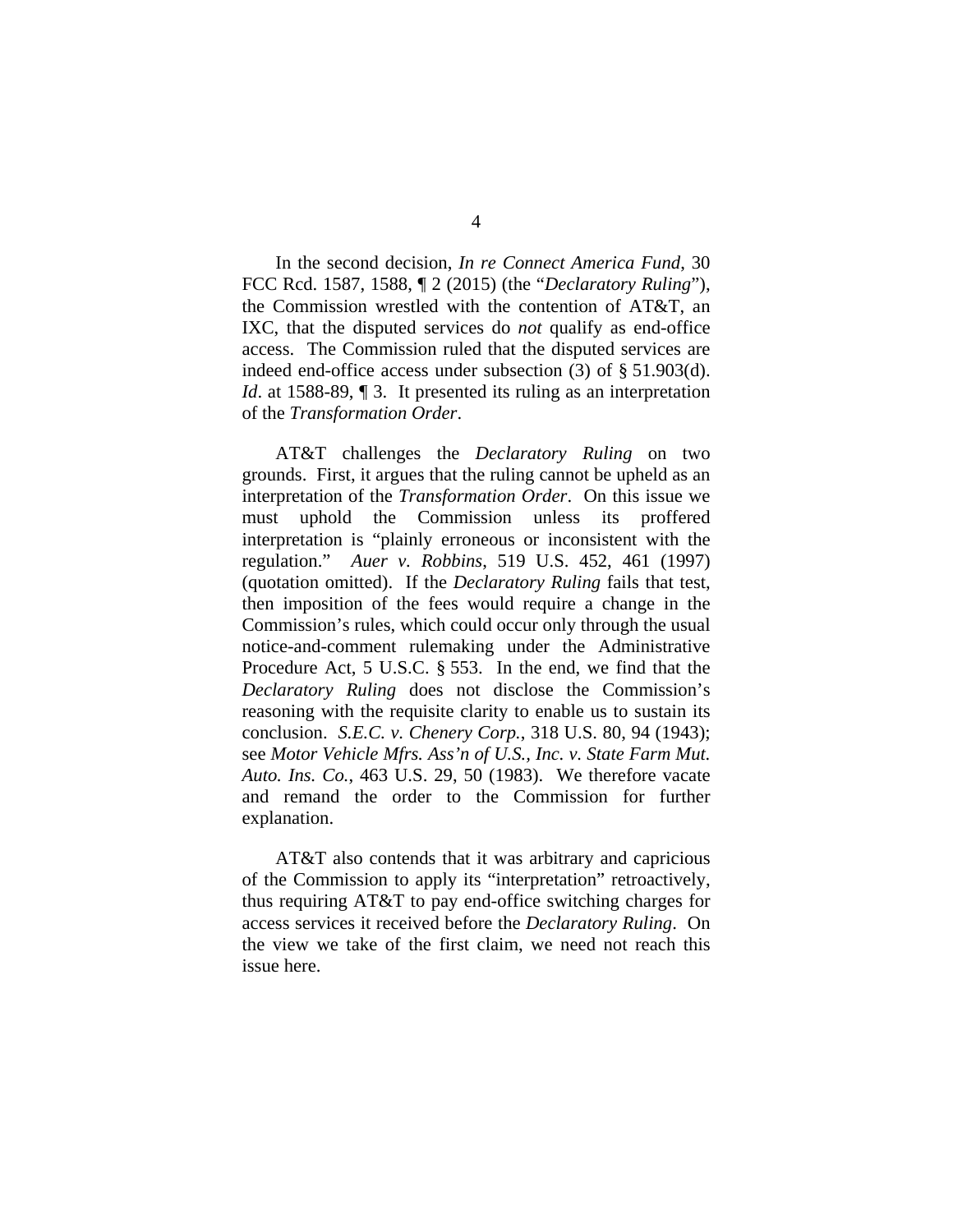We now double back to describe the disputed services. We start with end-office and tandem switching in a pure PSTN environment, and then move to the services' respective places in the mixed universe of Internet and PSTN.

The PSTN depends on time-division multiplexing ("TDM") technology, which allows multiple calls to travel simultaneously over shared equipment before being separated onto individual lines. When a subscriber "originates" a longdistance call in the PSTN context, that call must travel from the subscriber's premises over the subscriber's line ("loop" in PSTN parlance) to an end-office switch, which will link the call to trunk lines, where it will travel in TDM format along with other conversations. For the called party, the process is similar, with an end-office switch moving the call from a trunk line to the subscriber's line, thus enabling the call to be terminated. (Termination doesn't refer to the end of the phone call, but to its reaching the called party.) The Commission has long regulated the rates for this access because of a risk that LECs would charge the IXCs monopolistic prices. See *In re Access Charge Reform, Seventh Report & Order*, 13 FCC Rcd. 9923, 9935-36, ¶¶ 30-34 (2001). A similar risk exists along the network of trunk lines running *between* the endoffice switches for the calling and called parties. See *In re Access Charge Reform, Eighth Report & Order*, 19 FCC Rcd. 9108, 9116-17, ¶ 17 (2004). "Just as the loop runs from [customer premises] terminals to local switches, the trunks run from the local switches to centralized, or tandem, switches ..., which operate much like railway switches, directing traffic into other trunks." *Verizon Communications, Inc. v. F.C.C.*, 535 U.S. 467, 490 (2002); see also *In re Access Charge Reform, First Report & Order*, 12 FCC Rcd. 15982, 16051, ¶ 158 (1997). The Commission regulates switching costs in this second context as well.

\* \* \*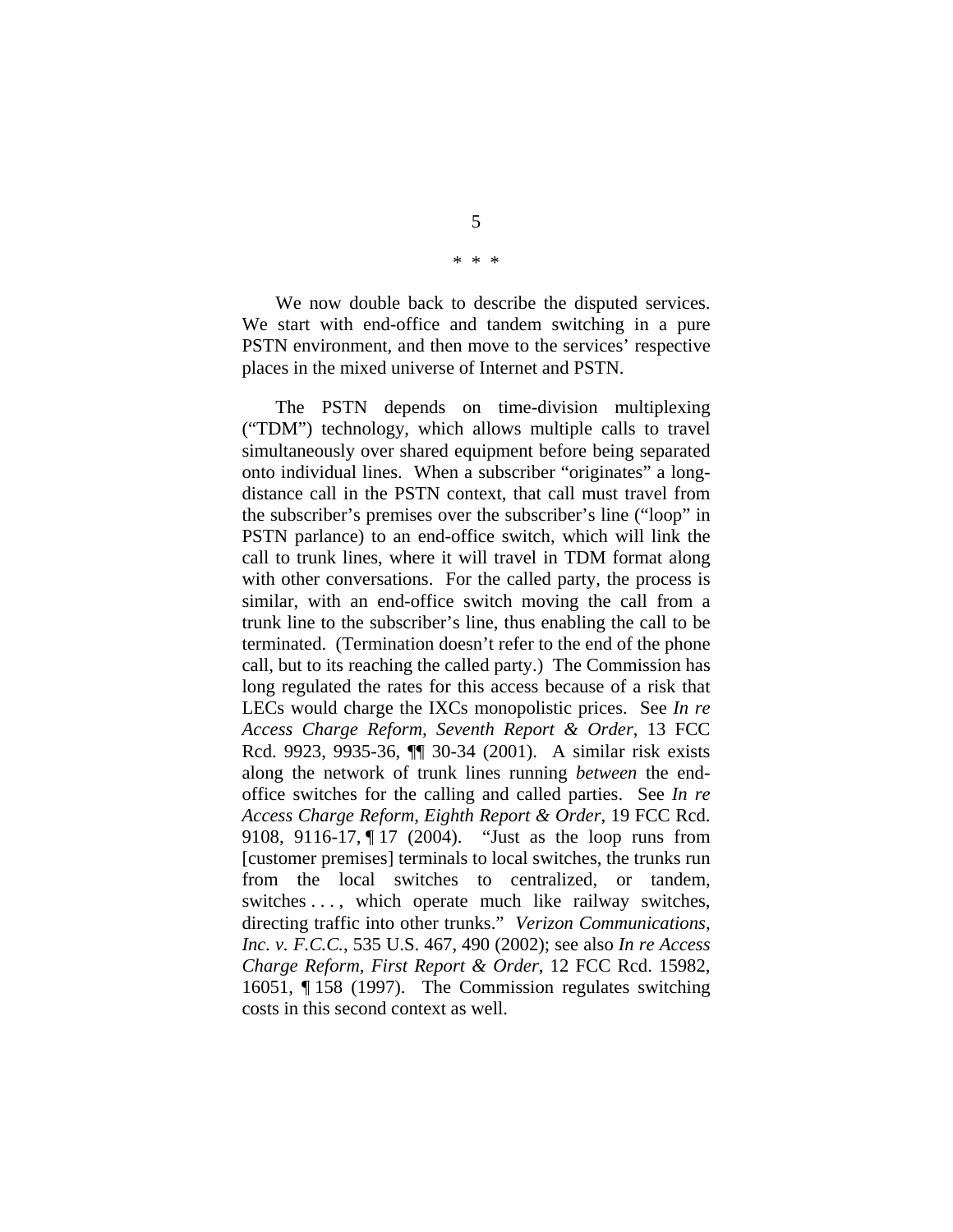The Commission has set the ceiling on rates chargeable by a "competitive" LEC at the rates charged by the incumbent LEC with which it competes. (The incumbent LECs are mostly descendants of the "Baby BOCs"—the Bell Operating Companies that were split off from the old AT&T on the occasion of its break-up. The focus here is on competitive LECs, or "CLECS"; except as necessary we refer to the two interchangeably.) In the PSTN context, the chargeable switching rate depends on the function of the switching service. Thus, the Commission has said, the benchmark switching rate "is [1] the end office switching rate when a competitive LEC originates or terminates calls to end users and [2] the tandem switching rate when a competitive LEC passes calls between two other carriers." *In re Access Charge Reform, PrairieWave Telecomms., Inc. Petition*, 23 FCC Rcd. 2556, 2558, ¶ 6 (2008) (bracketed numbers added). In PSTN, then, end-office switching occurs between a trunk line and the subscriber's line, while tandem switching occurs between trunk lines.

Given their TDM heritage these access charges do not map cleanly onto VoIP-PSTN traffic, which the Commission defined in the *Transformation Order* as "traffic exchanged over PSTN facilities that originates and/or terminates in IP format." 26 FCC Rcd. at 18006, ¶ 940. There the Commission adopted the general principle that LECs could "charge the relevant intercarrier compensation for functions performed by it and/or by its retail VoIP partner, regardless of whether the functions performed or the technology used correspond precisely to those used under a traditional TDM architecture." *Id.* at 18026-27, ¶ 970. That focus on functions of course undergirds the reliance on "functional equivalent[s]" in § 51.903(d), (i).

The *Transformation Order* also explicitly asserted the application of its rules across technologies, saying that LECs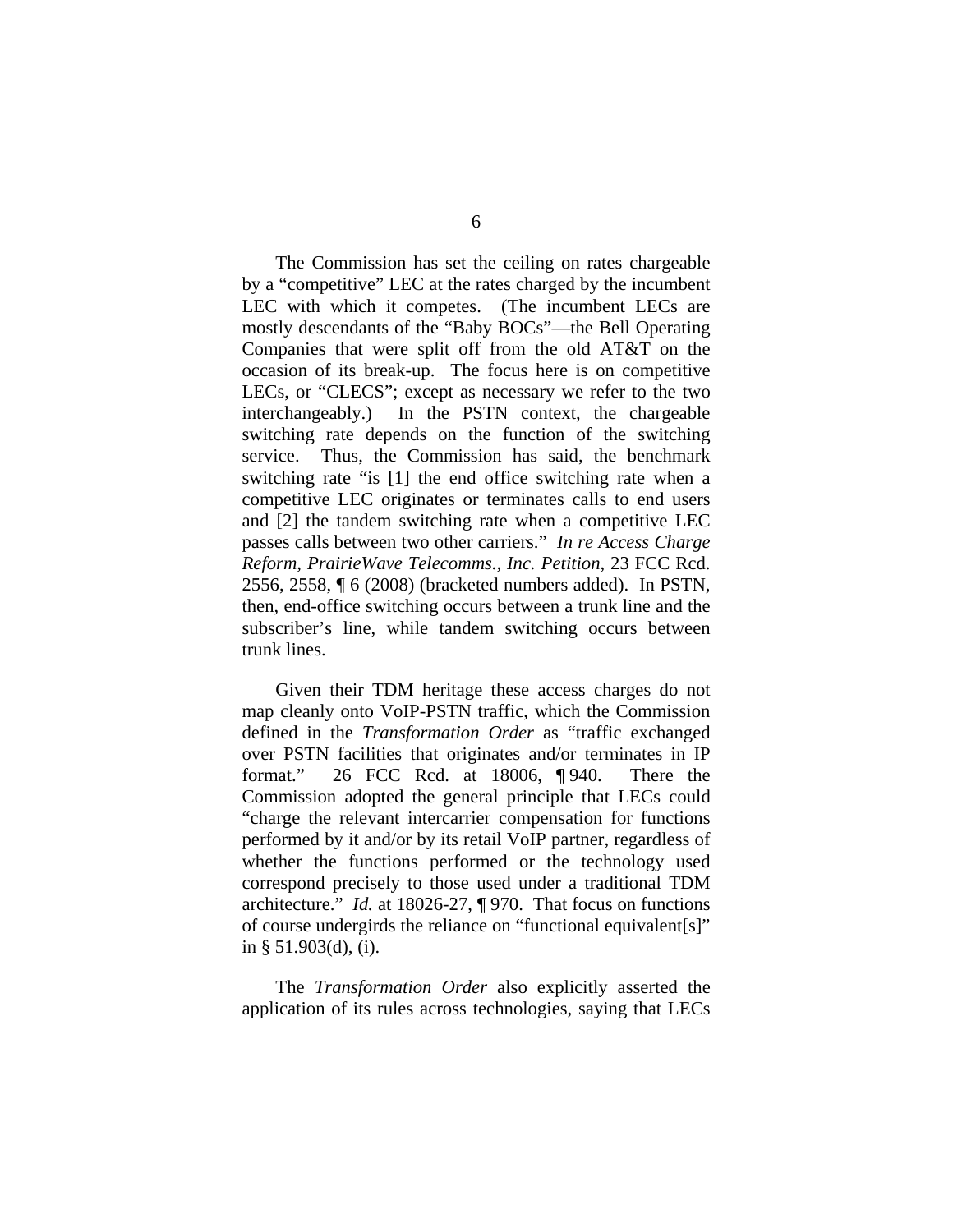are entitled to compensation for performing functions "using, in whole or in part, technology other than TDM transmission in a manner that is comparable to a service offered by a local exchange carrier." 47 C.F.R. § 51.913(b).

To understand the application of that principle, and the present claims, we now must examine VoIP-PSTN services provided by a VoIP-LEC. The universe of these provider partnerships is divided into two—"facilities-based" and "overthe-top." *Declaratory Ruling*, 30 FCC Rcd. at 1588, ¶ 2. Facilities-based service occurs when a VoIP provider such as a cable company owns or leases the physical infrastructure connecting directly to subscribers' homes and offices and thus completes the "last mile" of the call. *Id*. at 1592, ¶ 11 n.35. This is closely parallel to the equivalent PSTN process; the charges levied by these providers are not at issue here.

Over-the-top VoIP providers do not connect directly to the last mile transmission network. *Id*. at 1588, ¶ 2. They "require the end user to obtain broadband transmission from a third-party provider." *Id*. at 1592, ¶ 11 n.35 (citation omitted). Thus, suppose a call from a PSTN calling party to an over-the-top VoIP subscriber. The call will make its way via the calling party's IXC to some intermediate point, at which the VoIP-LEC provider will "convert[] the call from TDM to IP format." *AT&T Corp. v. YMax Communications Corp.* 26 FCC Rcd. 5742, 5746, ¶ 7 (2011) ("*YMax I*"). Now taking the form of data packets, the call will then proceed over the Internet until it reaches the network of the called party's Internet service provider ("ISP"). *Id*. That ISP will then direct the data packets to the called party's customer premises equipment—which in *YMax I* were (perhaps typically) a VoIP device and a landline handset. See *id*. at 5744, 5746, ¶¶ 4, 7.

The Commission issued the *Declaratory Ruling* to resolve petitioner AT&T's contention that the *Transformation*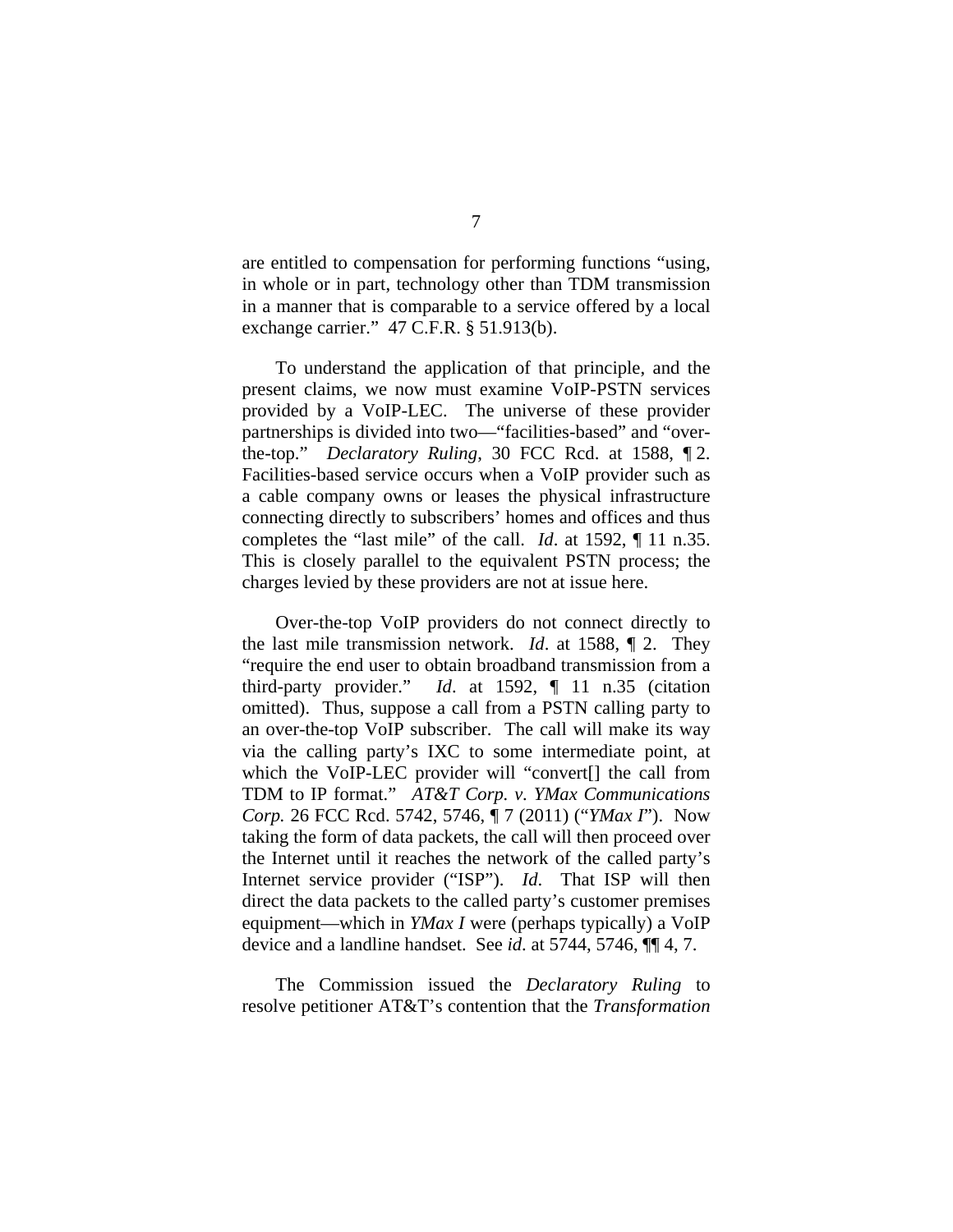*Order* did not require it to pay over-the-top VoIP-LECs the end-office switching rate. 30 FCC Rcd. at 1594-95, ¶ 16. AT&T argued there, and argues here, that the *Transformation Order* authorizes LECs to obtain end-office switching charges *only* if they actually interconnect with the last-mile network leading into a customer's home, a condition satisfied in the PSTN world and by facilities-based providers in the IP world. *Id*.

AT&T bolstered the argument by reference to *RAO Letter 21*, 7 FCC Rcd. 5205 (1992), a staff document that identified eight "basic switching functions," *id*. at 5205 & n.1. One of these eight functions is "[i]nterconnection [which] connects subscriber line to subscriber line or subscriber line to trunk," while the remaining seven cover activities such as, "[a]ttending [which] monitors for off-hook signals," "[i]nformation receiving," and "[i]nformation transmitting." *Id.* at n.1. In 1997, the Commission clarified the letter by stating that out of the eight functions, "interconnection, *i.e.*, the actual connection of lines and trunks, is the characteristic that distinguishes [end-office] switches from other central office equipment." *In re Petition for Reconsideration, RAO 21*, 12 FCC Rcd. 10061, 10067, ¶ 11 (1997).

The *Declaratory Ruling* "recognize[d] that elements" of the *RAO* "decisions emphasize, among other things, the function of connecting lines and trunks in end-office switching," but dismissed arguments based on these decisions as "necessarily tied to TDM-based technologies." *Declaratory Ruling*, 30 FCC Rcd. at 1606, ¶ 38. It treated interconnection, formerly the *sine qua non* of end-office switching, as a mere technical exigency of TDM networks and not an inherent function of end-office switching. *Id*. at 1602, ¶ 30.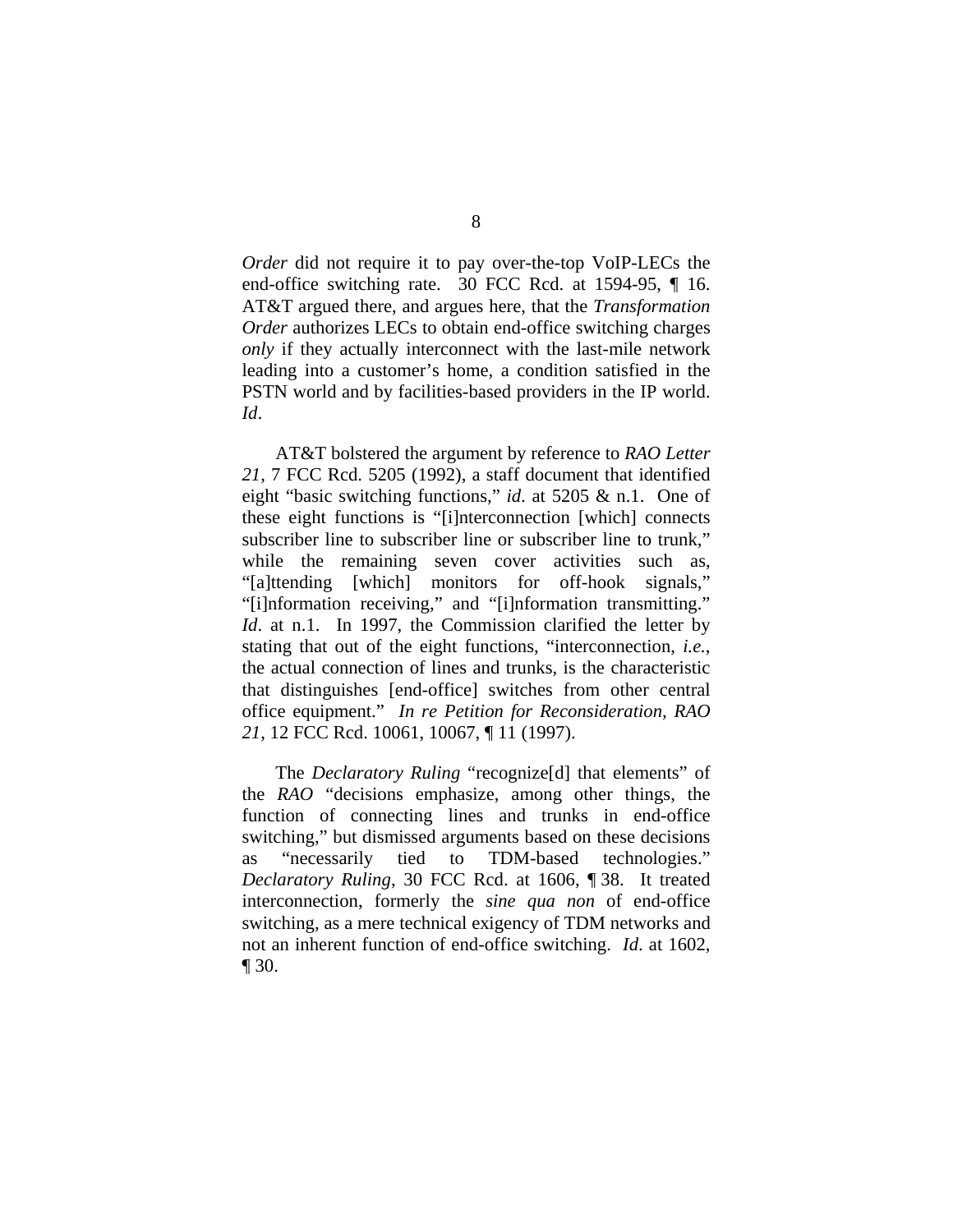Instead the Commission selected from *RAO Letter 21* what it called an "aggregation of functions," specifically "call control, i.e., the functions necessary to ensure call set-up, conduct and take-down," and pronounced this the functional equivalent of end-office switching.30 FCC Rcd. at 1601, ¶ 28 (emphasis omitted). Finding that over-the-top VoIP services "undoubtedly provide the call intelligence associated with call set-up, supervision and management" because these services "determine call destination and directly code the call for receipt and decoding by the called party," it concluded that over-the-top VoIP providers supply "the functional equivalent of end-office switching." *Id*. at 1602, ¶ 29 & n.105.

Its justification for the shift from interconnection rested in large part on a claim that the *Transformation Order* had ushered in a "new functional equivalence approach" that was not bound by "preexisting, technology-specific, TDM-based guidance for determining functional equivalency." 30 FCC Rcd. at 1600, ¶ 26 & n.98. This "new" approach, the *Declaratory Ruling* explained, requires a "holistic look at how calls are delivered to the end user" rather than a comparison of "key physical switching functions." *Id*. at 1600-1601, ¶¶ 26- 27 (explaining that a test based on "physical functions" is too "narrow" an interpretation of the *Transformation Order*). The Commission rooted this new standard in a passage from the *Transformation Order* saying that the functions or technologies used "do not need to correspond precisely to those used under a traditional TDM architecture." 30 FCC Rcd. at 1600, ¶ 26 n.98 (quoting *Transformation Order*, 26 FCC Rcd. at 18026-27, ¶ 970) (internal quotation marks omitted). The Commission also found support for this approach in certain general statements the agency had previously made about functional equivalence, a concept with a long history in telecommunications regulation, which we need not recount here. See 30 FCC Rcd. at 1148, ¶ 27 n.100 (citing precedents); see also *id*. at 1150, ¶ 31 & n.114.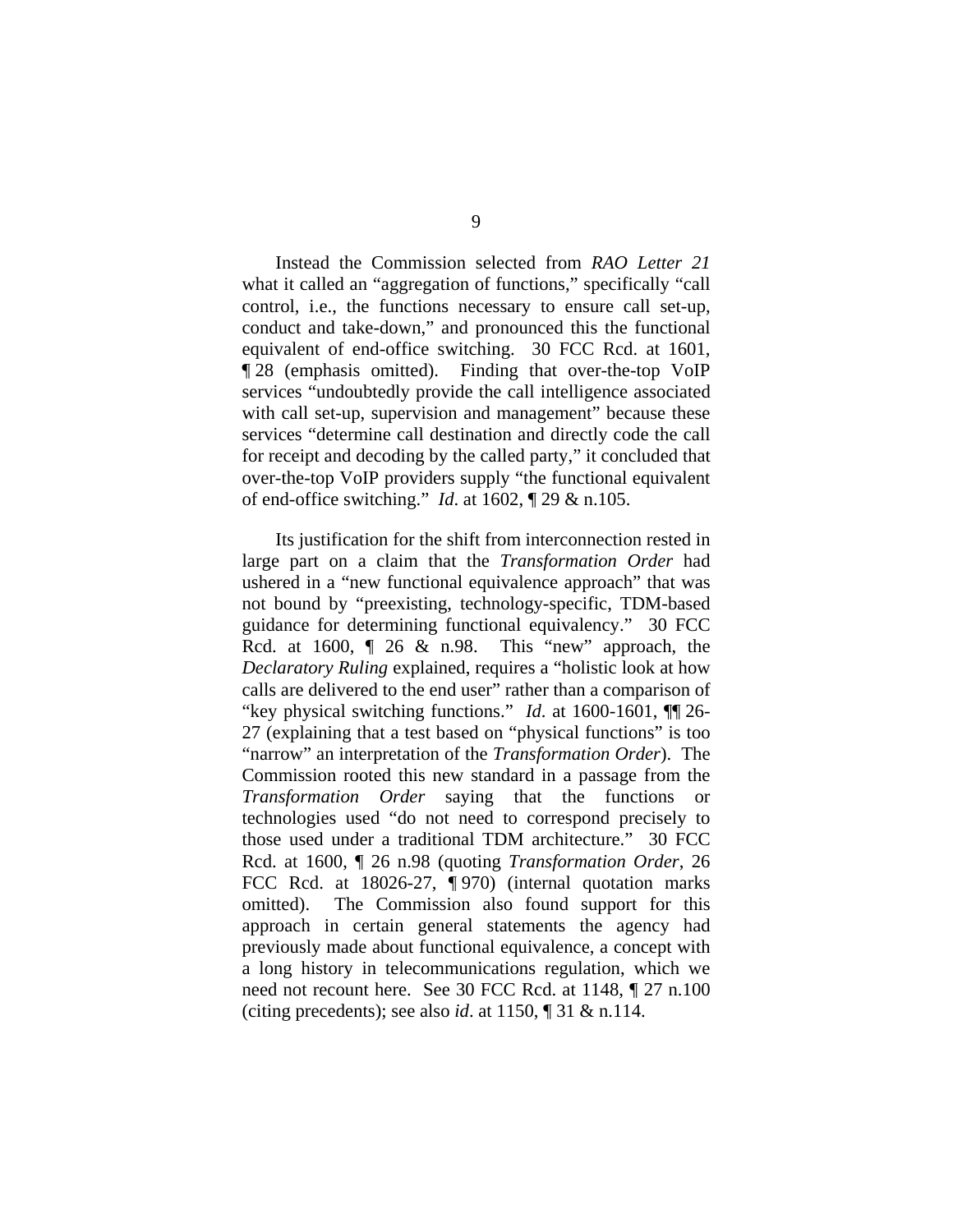AT&T argues that the Commission misapplied this functional equivalence concept. As we saw, the *Declaratory Ruling* proclaimed the standard to be "new," to require a "holistic look at how calls are delivered to the end user," and not to require precise physical identity. But those propositions don't tell us much about what functional equivalence *does* mean. This seems to turn on a comparison of the functions performed by PSTN end-office switches and by over-the-top VoIP-LECs. The *Declaratory Ruling* said that those entities' provision of "call control" and call intelligence did the job. *Declaratory Ruling* at 1601, ¶ 28. This poses a key question: if those are the critical functions, what distinguishes end-office switching from tandem switching?

AT&T assails the Commission's failure to explain why the activities of over-the-top VoIP-LECs should be classified as end-office *rather than tandem switching*. "They [the VoIP-LEC partners] perform only some limited subset of the call control functions performed traditionally by *all types of switches*." Pet'r Br. at 10 (emphasis added). Indeed, AT&T had posed that problem in the proceedings leading to the *Declaratory Ruling*, clearly enough so that the Commission noted that it had argued that the services of the VoIP-LECs "'more closely resemble tandem switching' than end office switching." *Declaratory Ruling*, 30 FCC Rcd. at 1604, ¶ 33. Having explicitly noted AT&T's position, the *Declaratory Ruling* never again mentioned tandem switching. And at oral argument counsel for the agency was unable to point to any Commission language, in the *Declaratory Ruling* or elsewhere, indicating that call intelligence is not performed by tandem switches. Oral Argument at 32:06.

When the Commission applies the functional equivalence test, it necessarily draws a line around "the essential function[s]" of a service. See *In re Investigation of Special*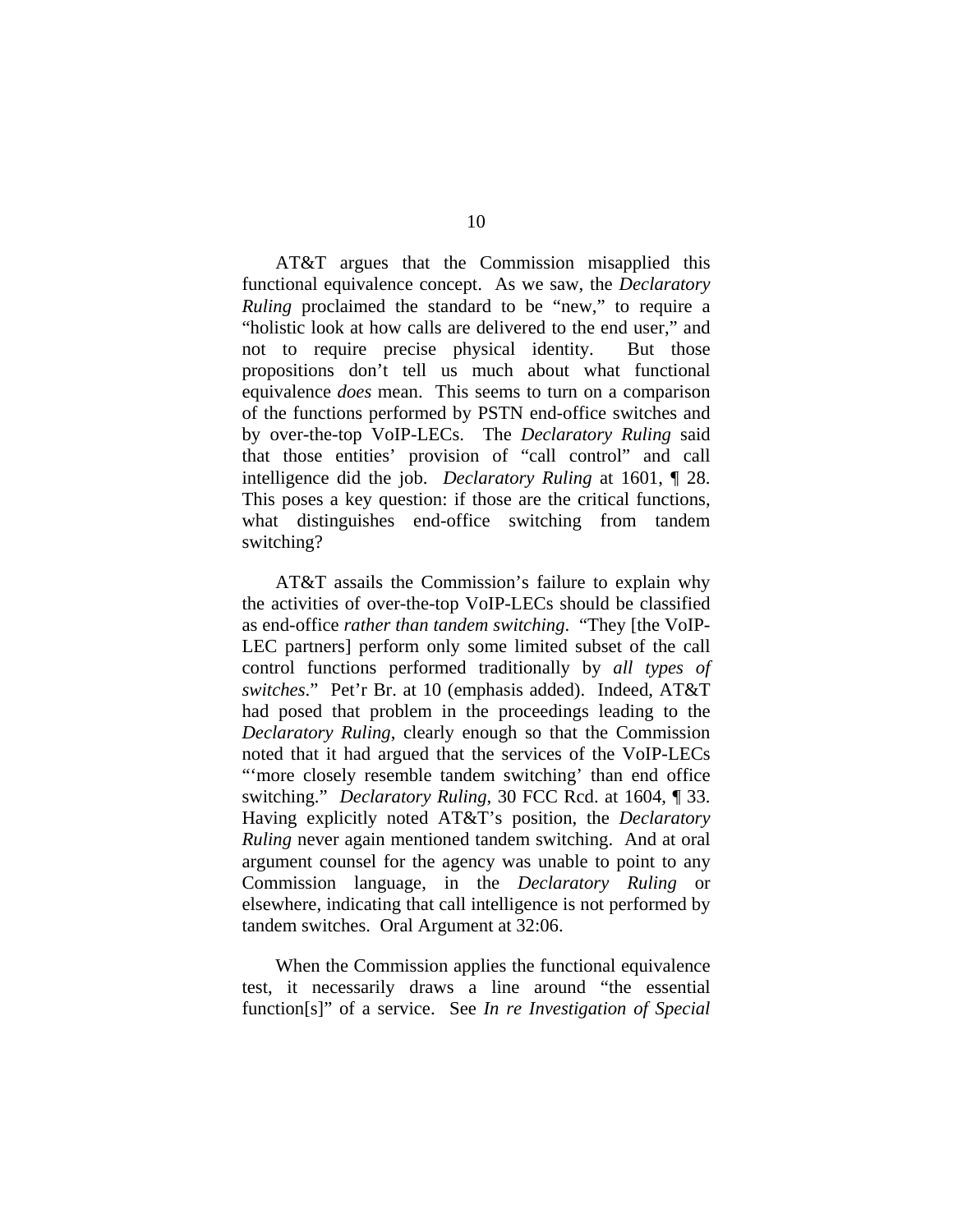*Access Tariffs of Local Exchange Carriers*, 12 FCC Rcd. 7026, 7041, 7052, ¶¶ 27, 48 (1997) (explaining that under "functional equivalence test," services were not "like" when they failed to share an "essential function"); see *In re Cellexis Internat'l, Inc. v. Bell Atlantic NYNEX Mobile Sys., Inc.*, 16 FCC Rcd. 22887, 22894, ¶ 19 (2001) ("[I]t is the purpose of a technical configuration, not the configuration itself, that is relevant in determining functional equivalence."). The *Declaratory Ruling* held that "call control" was the essential, defining purpose of end-office switching while "interconnection" was not. 30 FCC Rcd. at 1601-1602, ¶¶ 28- 30 (defining call control as "the intelligence associated with call set-up, supervision and management"). AT&T contends that this defining function is not defining at all. As we mentioned above, AT&T asserts that over-the-top VoIP-LECs "perform only some limited subset of the call control functions performed traditionally by all types of switches." Pet'r Br. at 10.

Indeed, the *Declaratory Ruling* never explained its references to call set-up and the intelligence associated with it. But in prior rulings the Commission had repeatedly referred to "call set-up" in terms that seem to encompass the services of tandem switches, e.g., speaking of it as the process of "establish[ing] transmission paths over which telephone calls are carried." *In re Ameritech Operating Cos.*, 11 FCC Rcd. 3839, 3841, ¶ 4 (1996). Call set-up determines the route necessary to get from the calling party's phone to the called party's phone. In a TDM phone call, this route is determined by a signaling network, such as the SS7 network. *In re High-Cost Universal Serv. Support*, 24 FCC Rcd. 6475, 6642, ¶ 327 n.848 (2008) ("SS7 is an out-of-band signaling system that is separate from, but runs parallel to, the public switched telephone network (PSTN) and is used to set up call paths between calling and called parties."); *In re Access Charge Reform, First Report & Order*, 12 FCC Rcd. 15982, 16087,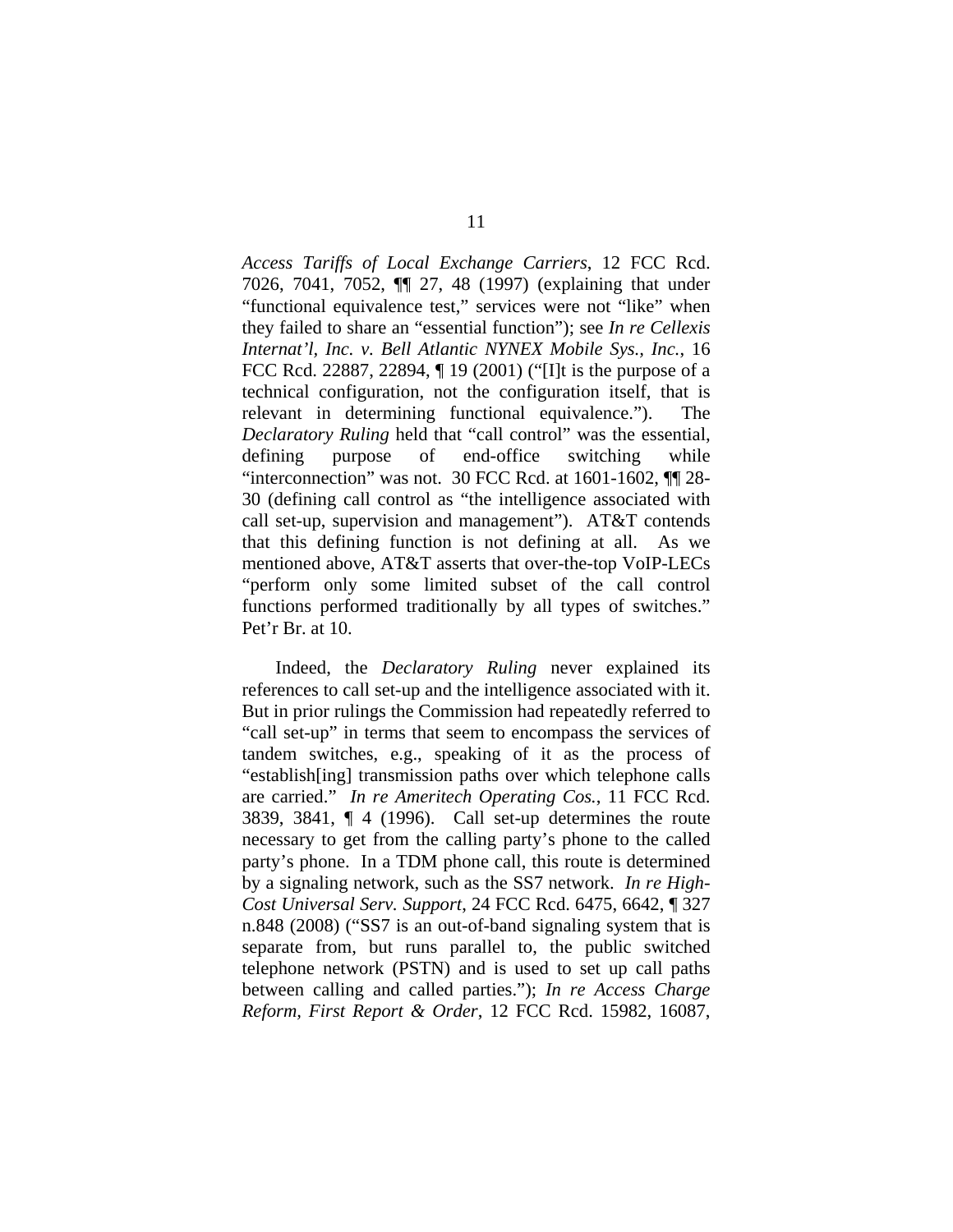¶ 244 (1997) ("[S]ignaling networks like SS7 establish and close transmission paths over which telephone calls are carried."); see generally *Transformation Order*, 26 FCC Rcd. at 17892-96, ¶¶ 708, 715-17 (discussing different types of signaling networks, including SS7, Multi-Frequency signaling, and IP signaling).

In the most common type of signaling network, the call set-up process relies on databases: "[S]witch[es] [] send queries . . . to call-related databases, which return customer information or instructions for call routing to the switch." *In re Application of GTE Corp.*, 15 FCC Rcd. 14032, 14121, ¶ 189 n.431 (2000). Thus the "intelligence associated with call set-up" exists not in end-office switches, but in these "call-related databases." To the extent that end-office switches possess any of the "intelligence associated with call set-up," that intelligence appears to be shared with tandem switches. Both end-office and tandem switches are, for signaling purposes, "service switching points . . . capable of originating, transmitting, and receiving SS7 messages for call set-up and database transactions." *Ameritech*, 11 FCC Rcd. at 3840-41, ¶ 3; see *In re Access Charge Reform, First Report & Order*, 12 FCC Rcd. at 16045, ¶ 145 (indicating that both end-office and tandem switches "process or formulate signal information").

Because both tandem and end-office switches process "intelligence associated with call-setup," the *Declaratory Order*'s functional equivalence analysis fails to distinguish between them. If end-office switches traditionally perform functions A (call set-up) and B (interconnection between trunks and loops), while tandem switches perform functions A (call set-up) and C (interconnection between trunks), it is wholly arbitrary to say (without more) that the call set-up activity of VoIP-LECs is the functional equivalent of endoffice switching but (implicitly) *not* the equivalent of tandem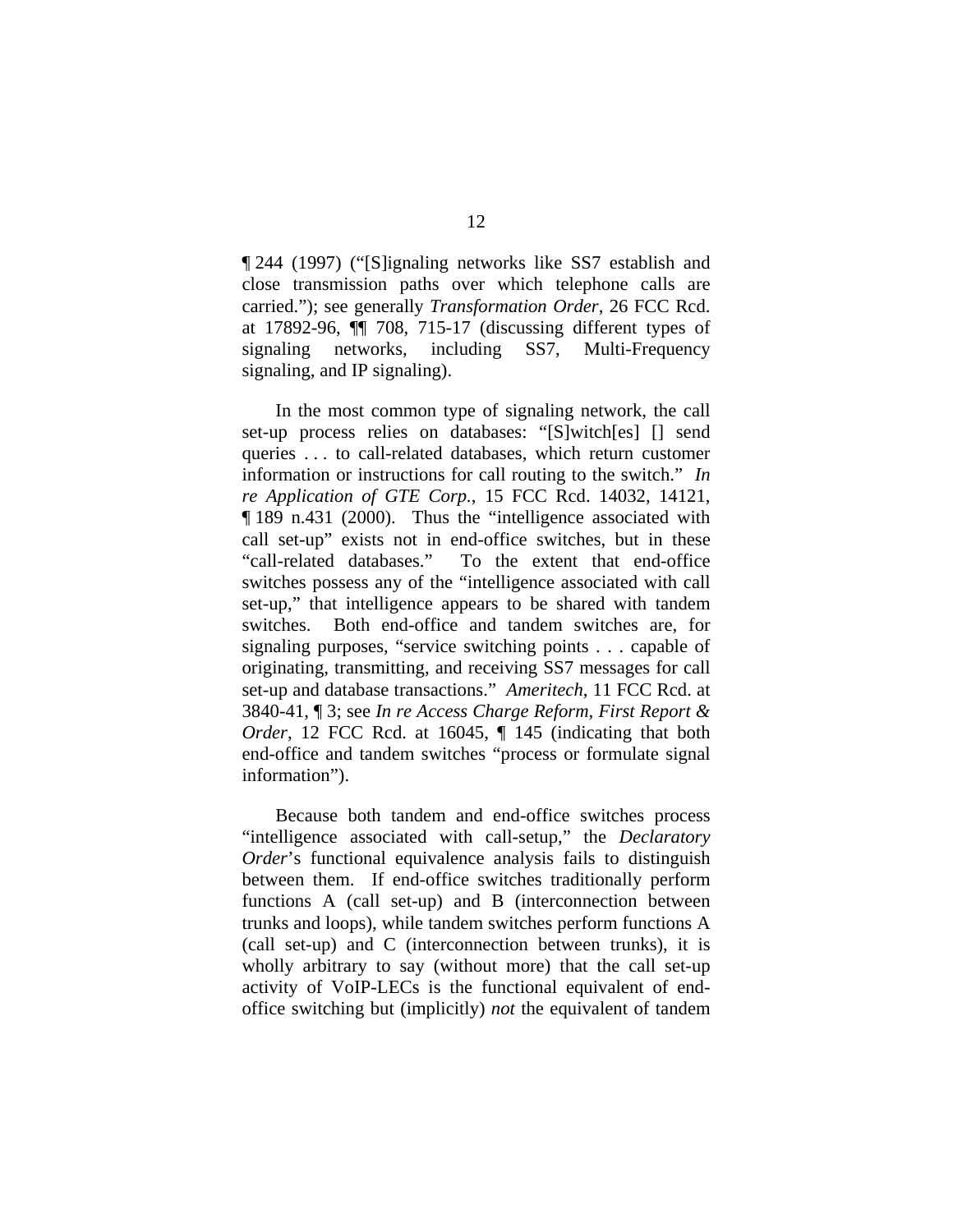switching. Which is it—one, the other, or both? And what language in the *Transformation Order* gives the answer?

The *Transformation Order* prescribed entirely different consequences for services that are the functional equivalent of end-office switching and of tandem switching. Besides assigning them separate definitions, see 47 C.F.R. § 51.903(d), (i), it provided for different rate ceilings. Compare 47 C.F.R.  $\S 51.907(g)(1)$  (end-office access service) with *id*. § 51.907(g)(2) (tandem switch service). In case the *Transformation Order*'s rules did not insist on the distinction between them clearly enough, the Commission drew a picture, illustrating the two types of switching as occurring separately at different stages of a call's path. Figure 13, 26 FCC Rcd. at 18112, ¶ 1306. So far the Commission has not pointed to anything in the *Transformation Order* from which a reader would understand that it meant for specific services provided by over-the-top VoIP-LEC providers to qualify as the functional equivalent of end-office switching and not tandem switching.

The Commission's muddled treatment of functional equivalence requires vacatur and remand. But judicial economy suggests that we address some of AT&T's other arguments to avoid re-litigation of identical issues in a subsequent petition. AT&T claims that language in the *Transformation Order* itself, and in Commission decisions before and after the ruling, illustrate that references to endoffice switching services cannot be read as broadly as necessary to sustain the *Declaratory Ruling*.

In the preamble to the *Transformation Order* (the "concise general statement of [the rules'] basis and purpose" required by 5 U.S.C.  $\S$  553(c)), the Commission explained that it was adopting rules to make clear that a carrier may impose origination and termination charges when it "uses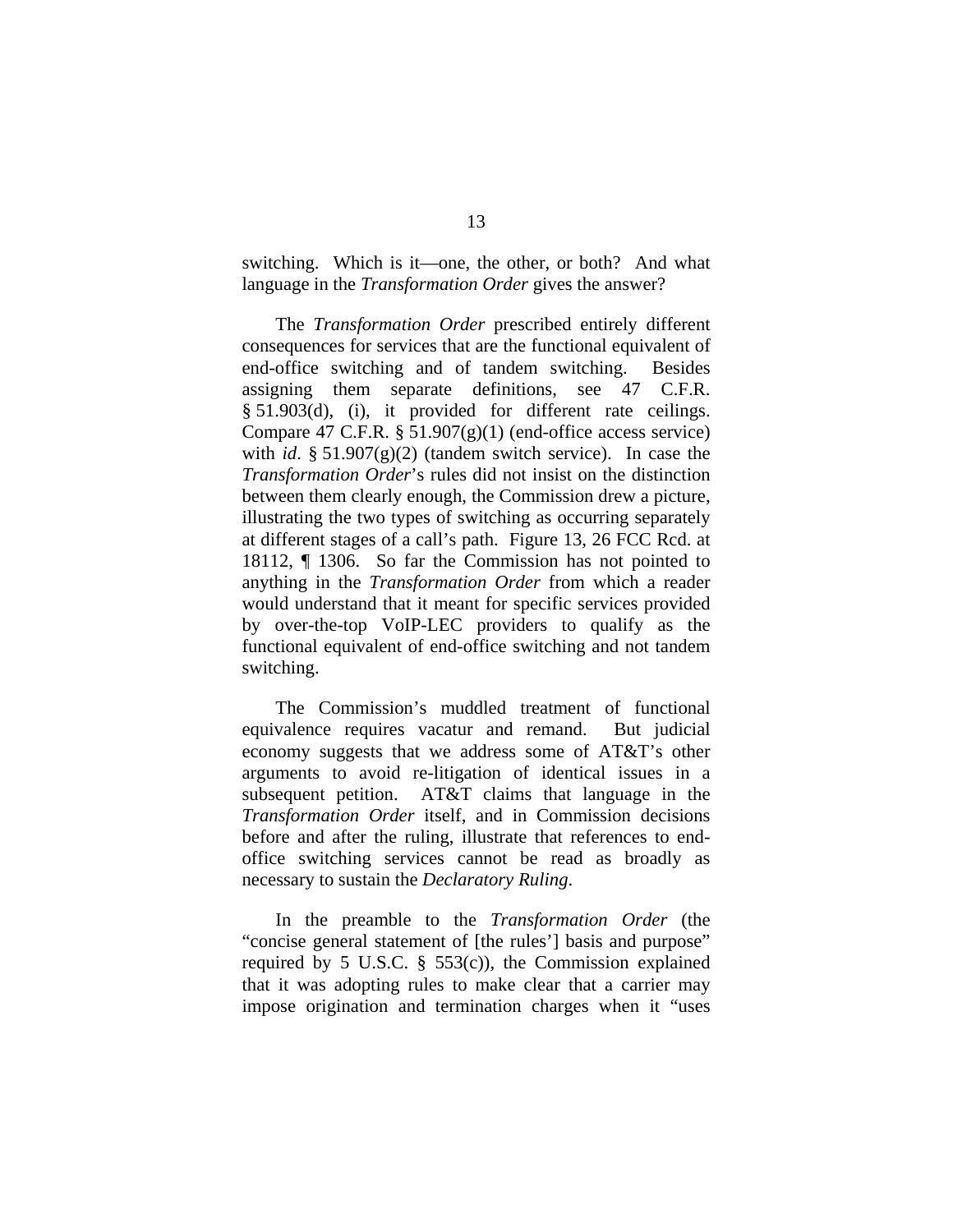Internet Protocol facilities to *transmit . . . traffic to or from the called party's premise*s." 26 FCC Rcd. at 18025, ¶ 969 (emphasis added) (brackets omitted). It went on to say, "[O]ur rules do not permit a LEC to charge for functions performed neither by itself or its [VoIP] partner."*Id*. at 18027, ¶ 970. On their face these passages seem to deny an over-the-top provider authority to charge end-office switching rates. As we've pointed out, the Commission acknowledged that VoIP providers do not supply a last-mile connection and their end-users must obtain broadband transmission from others.

The Commission replies that the passage is "not itself a rule," so that the Commission is free to deviate from its apparent meaning. Resp. Br. at 21-22. But at the very least, an agency's "expla[nation] in the Federal Register" provides evidence of the agency's "intent at the time of the regulation's promulgation." *Consolidation Coal Co. v. Fed. Mine Safety & Health Review Comm'n*, 136 F.3d 819, 821-22 (D.C. Cir. 1998) (quoting *Thomas Jefferson Univ. v. Shalala*, 512 U.S. 504, 512 (1994)). An interpretation at odds with the agency's expressed intent at the time of adoption enjoys no judicial deference. *Comcast Cable Communications, LLC v. F.C.C.*, 717 F.3d 982, 1003 (D.C. Cir. 2013).

The Commission also contends that the preamble language is ambiguous; its theory for ambiguity is that most IXCs other than AT&T mutely paid the charges when billed by the VoIP-LECs. Parties' silent decisions not to incur the cost of litigation seem a relatively remote basis for claiming ambiguity, which in common parlance is a matter of language. Nonetheless, the *Transformation Order* might conceivably have been using "transmit" in the sense of helping to cause another party to make the ultimate transmission.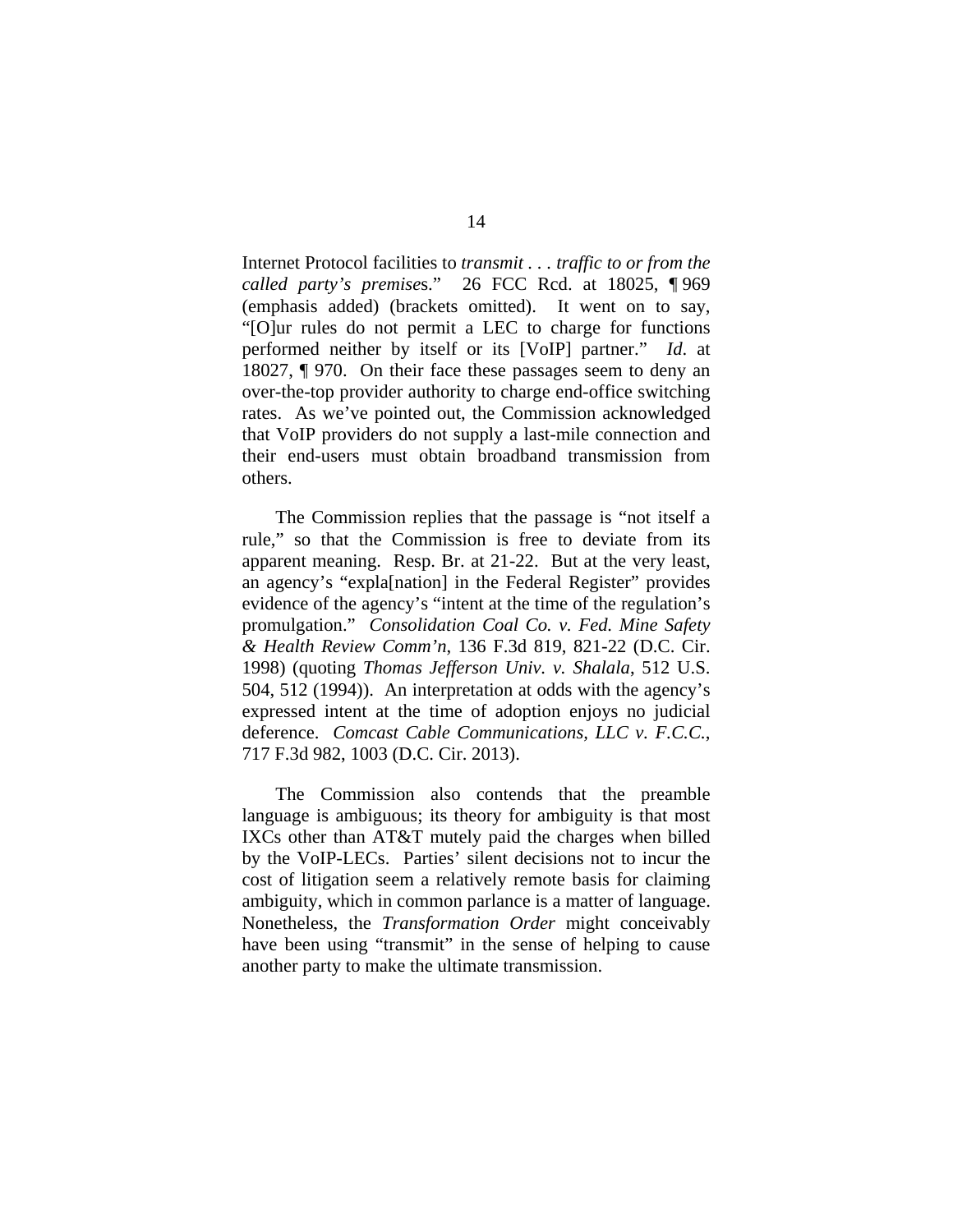AT&T also cites two decisions relating to YMax Communications Corp., an over-the-top VoIP provider. In the first, *AT&T Corp. v. YMax Communications Corp.* 26 FCC Rcd. 5742 (2011) ("*YMax I*"), which we've already mentioned, AT&T successfully resisted YMax's claim to endoffice switching fees. The pure holding of *YMax I* was narrow: that an over-the-top VoIP provider could not levy end-office switching charges based on a tariff that described end-office switching purely in TDM terms. "The fundamental problem [with YMax's position] appears to be that YMax chose to model its Tariff on common language in LEC access tariffs, even though the functions YMax performs are very different from the access services typically provided by LECs." *YMax I,* 26 FCC Rcd. at 5748, ¶ 14. Relying on the tariff's references to "End User station loops" and "end user lines"—language drawn from the TDM world—the Commission found that the tariff contemplated charges only for TDM services. *Id*. at 5755-59, ¶¶ 36-45. And under the filed rate doctrine YMax could charge only for services specified in the tariff. *Id.* at 5748,  $\P$  12 (quoting 47 U.S.C.  $§ 203(a), (c).$ 

In addition to its holding on YMax's tariff language, the Commission hinted that YMax's access charges might have failed to satisfy the functional equivalence standard but stopped short of addressing that issue. 26 FCC Rcd. at 5743, ¶ 1 n.7 ("[W]e emphasize that this Order addresses only the particular language in YMax's Tariff and the specific configuration of YMax's network architecture . . . .").

The Commission also refused to "address issues regarding the intercarrier compensation obligations, if any, associated with [VoIP] traffic in this Order." *Id*.

The Commission cited *YMax I* with a "cf." signal in the *Transformation Order*, 26 FCC Rcd. at 18027, ¶ 970 n.2028,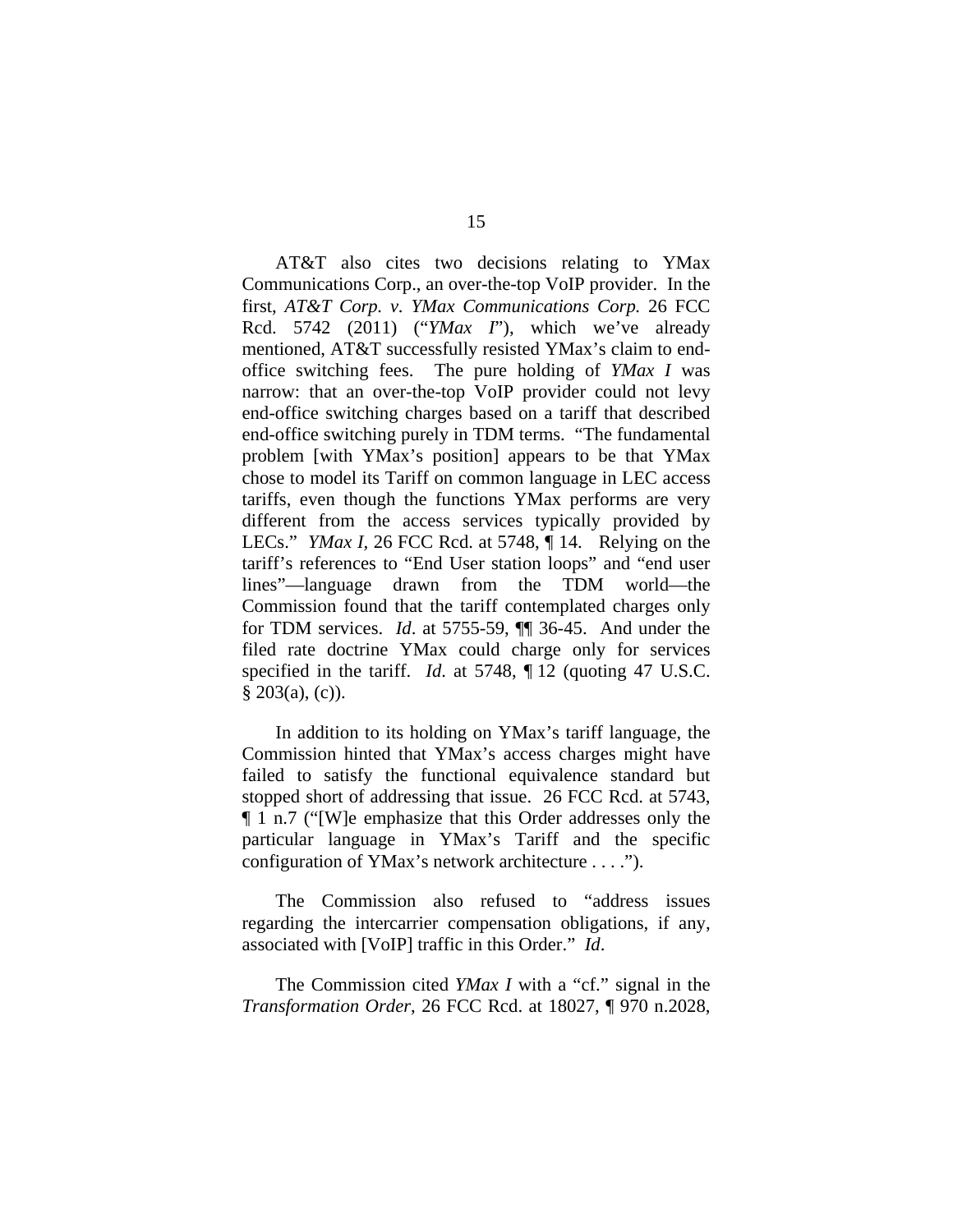and AT&T reads the citation as intended to illustrate that the services of an over-the-top VoIP do not qualify for end-office switching fees. The Commission insists here, as it did in the *Declaratory Ruling*, that the citation served merely as "part of a discussion of measures taken to prevent double billing." 30 FCC Rcd. at 1604,  $\P$  34 n.126. The evidence is mixed, but we find the Commission's interpretation reasonable.

After the *Transformation Order* another matter involving YMax led the Commission's Wireline Competition Bureau to amend one of the order's rules. Shortly after the order was published, YMax sought "confirmation of its interpretation" that it need only provide "some portion of the interconnection with the PSTN" to qualify for the "full benchmark rate" of access charges, "even if [the rate] includes functions that neither [the LEC] nor its VoIP retail partner are actually providing." *In re Connect America Fund*, 27 FCC Rcd. 2142, 2144, ¶ 4 (2012) ("*YMax II*"). The Bureau noted that YMax's request "highlight[ed]" a potential conflict between two of the *Transformation Order*'s rules. See *id*. at 2144, ¶ 5. While 47 C.F.R. § 51.913(b) prevents VoIP-LECs from "charg[ing] for functions not performed by the [LEC] itself or the . . . VoIP" provider, the *Transformation Order* amended 47 C.F.R. § 61.26(f) to provide an apparently much laxer standard:

If a CLEC provides *some portion* of the switched exchange access services . . . [and] if the CLEC is listed in the database of the Number Portability Administration Center as providing the calling party or dialed number, the CLEC may assess a rate equal to the rate that would be charged by the competing ILEC *for all exchange access services* required to deliver interstate traffic to the called number.

*Transformation Order*, 26 FCC Rcd. at 18226 (emphasis added) (amending § 61.26(f)). Thus, as YMax argued,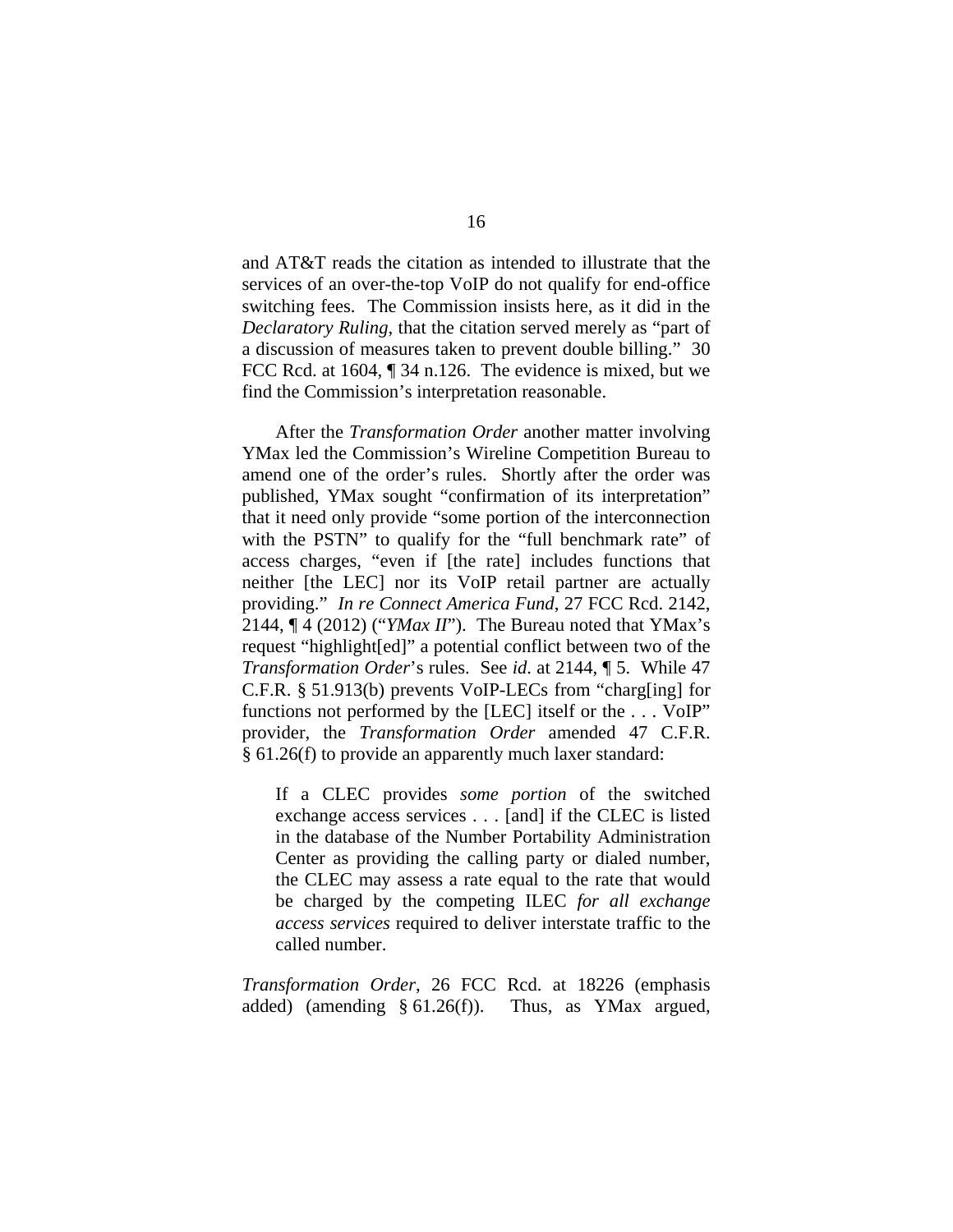§ 61.26(f) seemed to allow carriers to bill for services not provided, as long as they performed "some portion" of the total services required to deliver a call. The Bureau rejected YMax's interpretation of § 61.26(f) on the grounds that it could lead to "double billing"; it amended the rule to make clear that § 61.26(f) "is limited by section 51.913(b)." *YMax II*, 27 FCC Rcd. at 2144, ¶¶ 4-5; see *id*. at 2149 (amending § 61.26(f) with the qualifier "to the extent permitted by  $§ 51.913(b)$ ").

AT&T asks us to read *YMax II* in light of both YMax's letter to the Bureau and its filings in *YMax I*, which the Bureau did not cite. AT&T assumes that the Bureau read the "some portion" phrase in YMax's letter as a specific reference to all the capabilities, including call control, that YMax had detailed in prior filings to the Commission. From this AT&T claims that "it is inconceivable that the Bureau would have denied" YMax's request if the *Transformation Order* allowed a charge for end-office switching services merely on the basis of a VoIP-LEC's providing call control. Pet'r Br. at 33-34. We find the argument a stretch. It is just as likely that the Bureau interpreted "some portion" to mean unspecified functions falling short of "call control."

While neither *YMax* decision is a holding in favor of AT&T's view, *YMax I* represents the Commission's apparent understanding of the "commonly understood meaning[]" of end-office switching around the time of the *Transformation Order*. See *YMax I*, 26 FCC Rcd. at 5758, ¶ 43. The Commission was remarkably clear, even emphatic, in its statement about end-office switching. Charges for such switching, it said, "are authorized by law to allow local exchange carriers to recover the substantial investment required to construct the tangible connections between themselves and their customers throughout their service territory." *Id*. at 5757, ¶ 40 & n.117. It therefore presents an